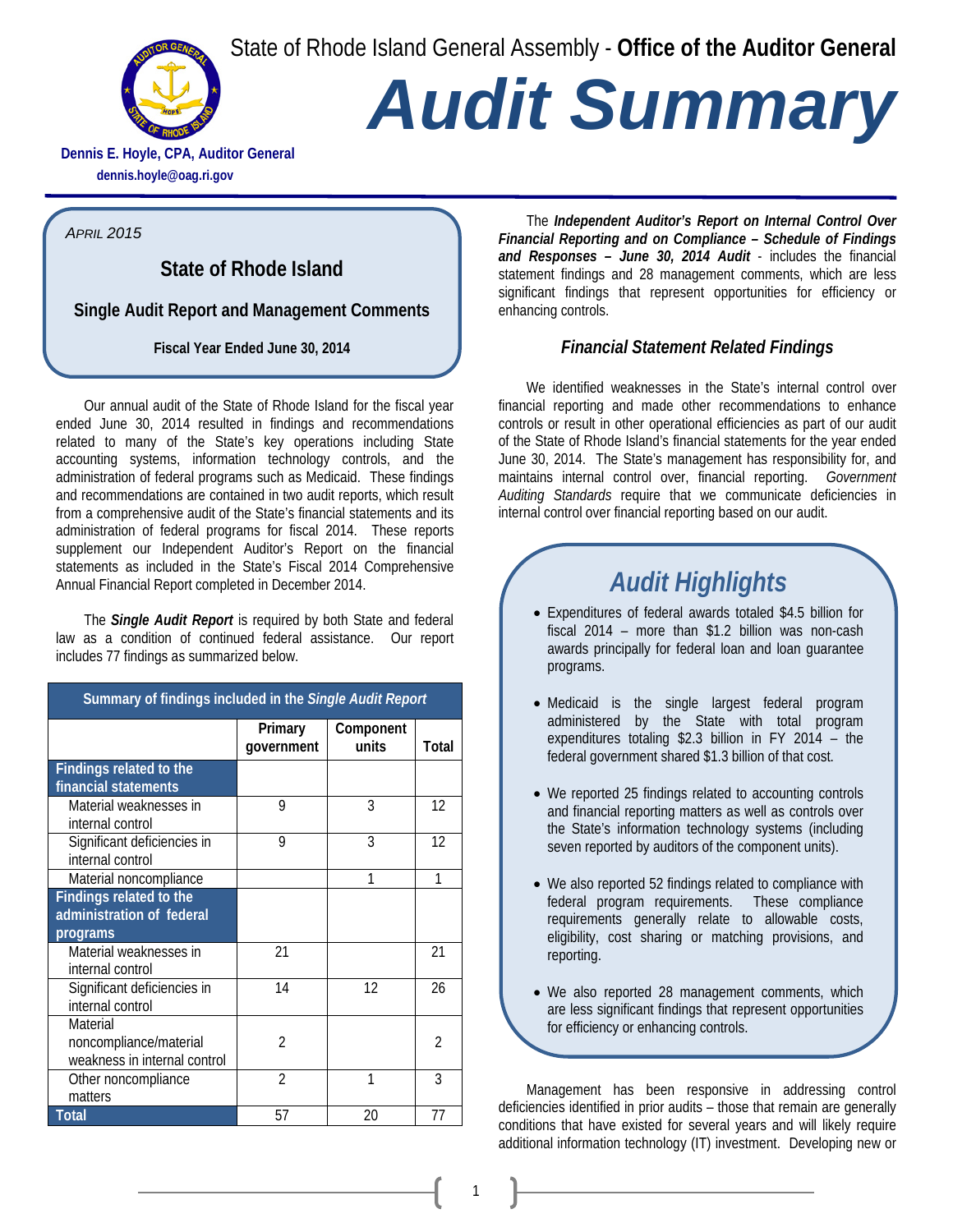enhancing existing systems demands significant monetary and technical resources. There are a multitude of operational benefits to be derived from these IT investments in addition to enhancing internal control over financial reporting.

The common thread underlying most of these control deficiencies is outdated or incomplete systems. RIFANS, the State's centralized accounting system, is largely effective and reliable for the functionalities that are operational; however, there is substantial opportunity for further efficiencies through completion of the State's Enterprise Resource Planning (ERP) system. These functional gaps result in control deficiencies in specific areas. For example, RIFANS does not meet the State's needs in three important and interrelated areas – time reporting/payroll, grants management, and cost allocation – functions integral to overall State operations. The State needs to develop a strategic plan to complete the ERP system and address business continuity risks resulting from certain critical legacy systems.

A *deficiency in internal control* exists when the design or operation of a control does not allow management or employees, in the normal course of performing their assigned functions, to prevent, or detect and correct misstatements on a timely basis.

Control deficiencies classified as *material weaknesses* represent a higher likelihood that a material misstatement could occur and not be prevented or detected than those findings classified as *significant deficiencies.*

*Management comments* are matters not meeting the above criteria but still warrant the attention of management. These include opportunities to enhance controls or result in other operational efficiencies.

The Division of Taxation's systems are antiquated and are currently being replaced with an integrated system that will enhance operations and address existing control issues.

The Department of Transportation's use of multiple systems to meet its operational and financial reporting objectives results in unnecessary complexity and control weaknesses since these systems were never designed to share data.

Overall, the State has not sufficiently addressed IT security risks, an increasing

concern given the State's complex computing environment. Additionally, certain standard IT control processes, such as program change control, have not been implemented uniformly on a state-wide basis.

We also reported 28 management comments, which are less significant findings that highlight financial-related operational, policy or accounting control matters. New fiscal 2014 management comments address adoption of the updated COSO internal control framework, accounting for DCYF trust funds, accumulating data for the disclosure of significant commitments, monitoring of internal service funds, federal reimbursements to the Veterans' Home, authorized bank signatories, and accounting for federal disaster declarations. Management comments repeated from prior years address subrecipient monitoring, drawdown of federal funds, certain taxation processes, and other accounting and financial reporting issues.

#### *Federal Program Findings*

The State's fiscal 2014 expenditures of federal awards totaled \$4.5 billion (including component units). Federal assistance consists of both direct cash and noncash awards (e.g., loan and loan guarantee programs and donated food commodities).

Federal assistance is received under a wide variety of more than 400 individual programs. Many programs are jointly financed with federal and state funding -- Medicaid is the single largest program with total fiscal 2014 expenditures totaling \$2.3 billion. The federal government shared \$1.3 billion of that cost.

Consistent with federal guidelines, we tested 91% of the total expenditures of federal awards as major programs. Major program expenditures are summarized in the pie chart on the following page by functional category.

Compliance requirements vary for each program; however, most programs have federal requirements relating to (1) costs which are allowable for reimbursement, (2) individuals who may be eligible for benefits, (3) reports required to be submitted to the federal government, (4) cost sharing or matching provisions, and (5) the timing of reimbursement from the federal government.

For most of the programs tested, we found that the State complied in all material respects with applicable compliance requirements. We reported material noncompliance for the Nutrition Cluster, Highway Planning and Construction Cluster, Special Education Cluster, and the Race to the Top Incentive Grants program.

#### *Highlighted Federal Program Findings*

#### *Medicaid:*

- Controls over Medicaid eligibility were weakened during fiscal 2014 due to the implementation of the new Unified Health Infrastructure Project system used to determine Medicaid eligibility. Data interfaces required to validate self-attested Medicaid applicant information were not operating as designed. (*Finding 2014-067*)
- The State needs to develop a comprehensive risk assessment and monitoring plan to ensure that Medicaid managed care expenditures are validated and settled each contract period. (*Finding 2014-068*)

*Unemployment Insurance -* The EmployRI computer system is used to facilitate claimant job searches and employer recruitment. We found that in certain situations, a claimant actively receiving an unemployment benefit may actually be classified as "inactive" thereby eliminating the claimant from the pool of workers available to a prospective employer. (*Finding 2014-033*)